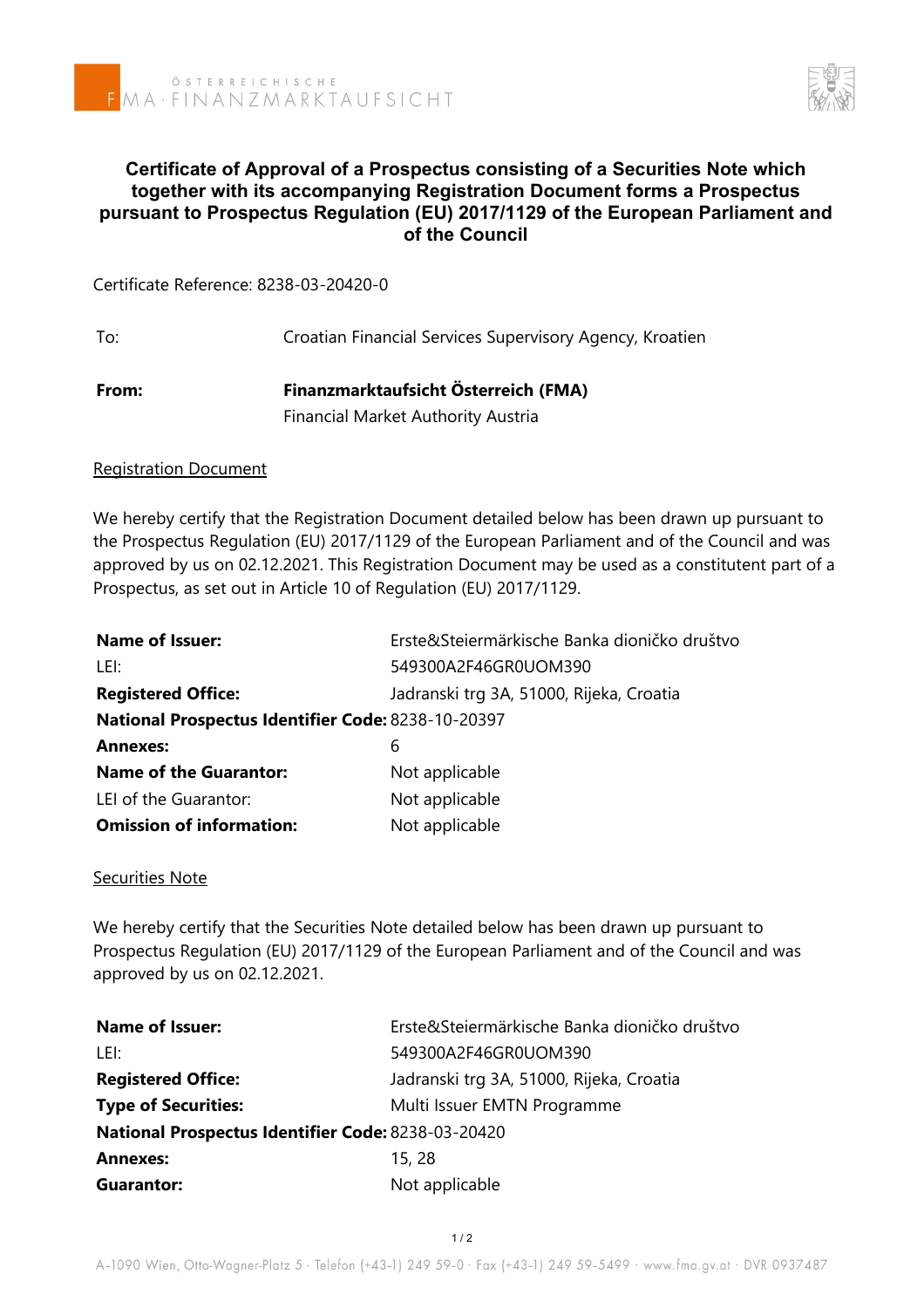

LEI: Not applicable **Omission of information:** Not applicable

## Details of the Base Prospectus

We hereby certify that the Registration Document approved by us on 02.12.2021 together with the Securities Note approved by us on 02.12.2021 forms a Prospectus consisting of separate documents pursuant to Article 10 of Prospectus Regulation (EU) 2017/1129 of the European Parliament and of the Council.

| <b>Name of Issuer:</b>                             | Erste&Steiermärkische Banka dioničko društvo |  |
|----------------------------------------------------|----------------------------------------------|--|
| LEI:                                               | 549300A2F46GR0UOM390                         |  |
| <b>Registered Office:</b>                          | Jadranski trg 3A, 51000, Rijeka, Croatia     |  |
| <b>Type of Securities:</b>                         | Multi Issuer EMTN Programme                  |  |
| National Prospectus Identifier Code: 8238-03-20420 |                                              |  |
| <b>Annexes:</b>                                    | 6, 15, 28                                    |  |
| Guarantor:                                         | Not applicable                               |  |
| LEI:                                               | Not applicable                               |  |
| <b>Omission of information:</b>                    | Not applicable                               |  |

Yours faithfully,

Financial Market Authority On behalf of the Executive Board

Mag. Susanne Reder MA Mag. Fabio Falchetto Deputy Head of Division

signed electronically

Date: 02.12.2021

### Attachments:

(1) Securities Note reagarding the Multi Issuer EMTN Programme as of and approved by us on 02.12.2021.